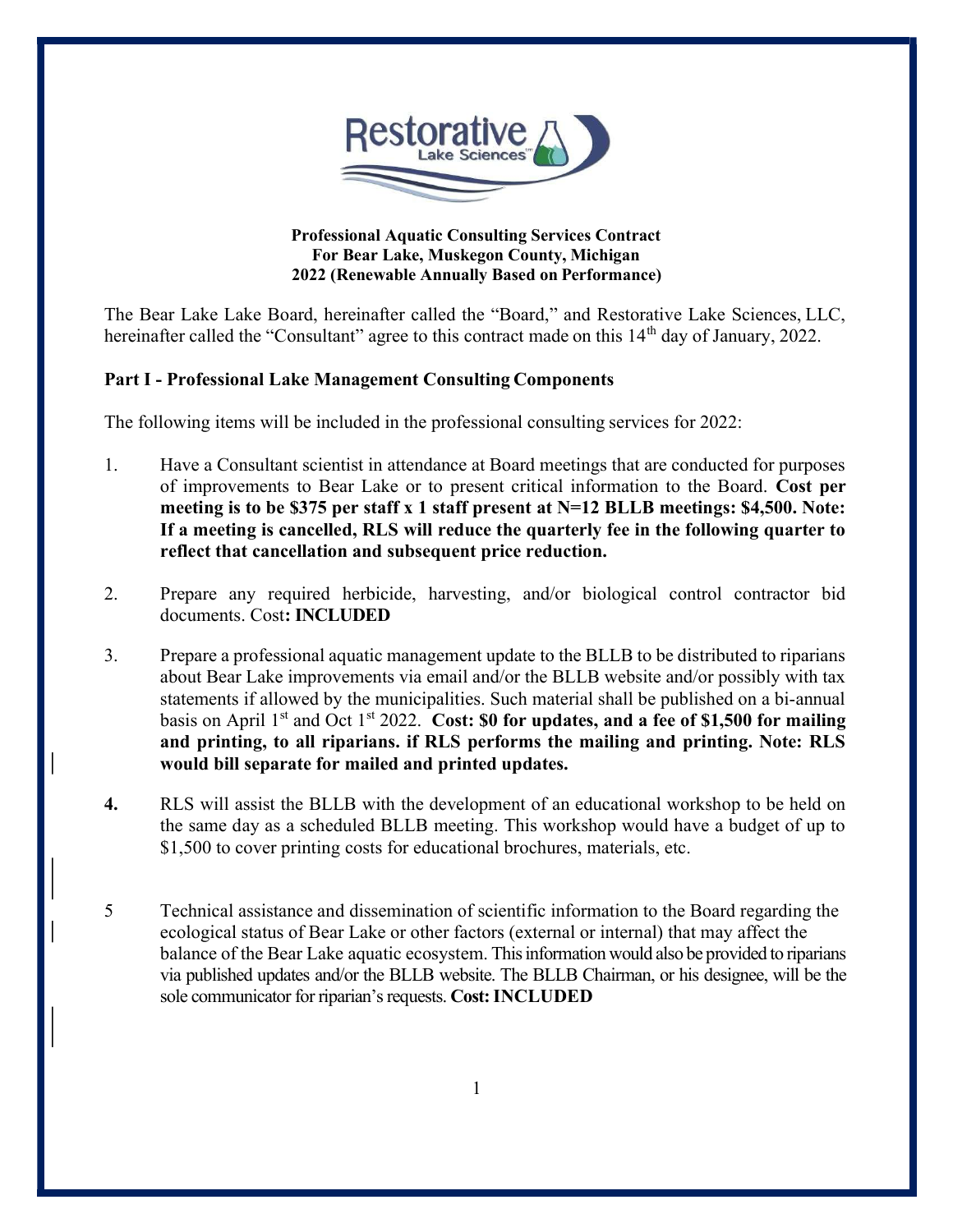- 6. Assessments of the efficacy of herbicide treatments for emergent aquatic vegetation such as Phragmites as well as submersed, floating-leaved vegetation and algae. Consultant will provide detailed maps of the progress of treatments demonstrating reduction of the invasive, nuisance natives, or algae over time. This information would also be provided to riparians via published updates and/or riparian updates. The BLLB Chairman, or his designee, will be the sole communicator of riparian's requests Cost: \$2,550.
- 7. Oversight of all lake treatments. This includes having 1 RLS scientist on the contractor's vessel during the treatment. A data audit sheet will be completed, along with batch and lot numbers of products, weather conditions, MSD sheet availability, and other pertinent information. RLS will work with the BLLB Chairman according to the BLLB Treatment Protocol (See Exhibit 1) to review and approve specific treatments that are proposed to be executed. There are predicted to be 4 treatment oversights in 2022. The cost per oversight if \$680 for a total cost of \$2,720 for the season. Cost: \$2,720. Note: Any additional oversights will be billed an additional \$680 per oversight along with the quarterly payment.
- 8. GPS grid point aquatic vegetation surveys (including exotic emergent aquatic plants), analysis of vegetation data, and development of detailed polygon maps showing the locations, percentage covered, and weed bed size of all invasives as well as detailed aquatic vegetation biovolume maps that demonstrate the biovolume of all aquatic vegetation in Bear Lake. These maps will be provided to the Board approved treatment contractor(s) so that they can access specific GPS points for treatment as determined by the Consultant and the Board. The cost per lake survey involves 2 technicians at a cost of \$850 per survey. There are an anticipated 5 lake surveys planned for 2022. Cost: \$4,250. Note: RLS included review of contractor invoices and overlay maps in this service. Note: Any additional surveys will be billed an additional \$850 per survey along with the quarterly payment.
- 9.. In addition to the whole lake surveys, a whole-lake benthic scan is also planned as in previous years for 2022. This survey would cost \$1,820 and also involve two staff and creation of the BioBase depth contour, aquatic vegetation biovolume, and sediment relative hardness maps along with associated statistics. Cost - \$1,820.
- 10. At the request of the BLLB, RLS will work with EGLE to look into possible mitigation methods for the sediment petroleum present in Bear Lake. If sampling is required by EGLE, additional costs will apply.
- 11 Periodic water quality sampling (which includes the parameters of water temperature, dissolved oxygen, pH, turbidity, total dissolved solids, conductivity, total phosphorus, soluble reactive phosphorus, total Kjeldahl nitrogen, total suspended solids, chlorophyll-a, Secchi transparency, and algal community composition at the two Deep Basins and Tributaries (if running) in early spring, and late summer/fall. Note: If EGLE requires additional testing and/or implementation permits for any water quality testing, those costs would be additional to this item, if pre-approved by the Board, and this agreement would be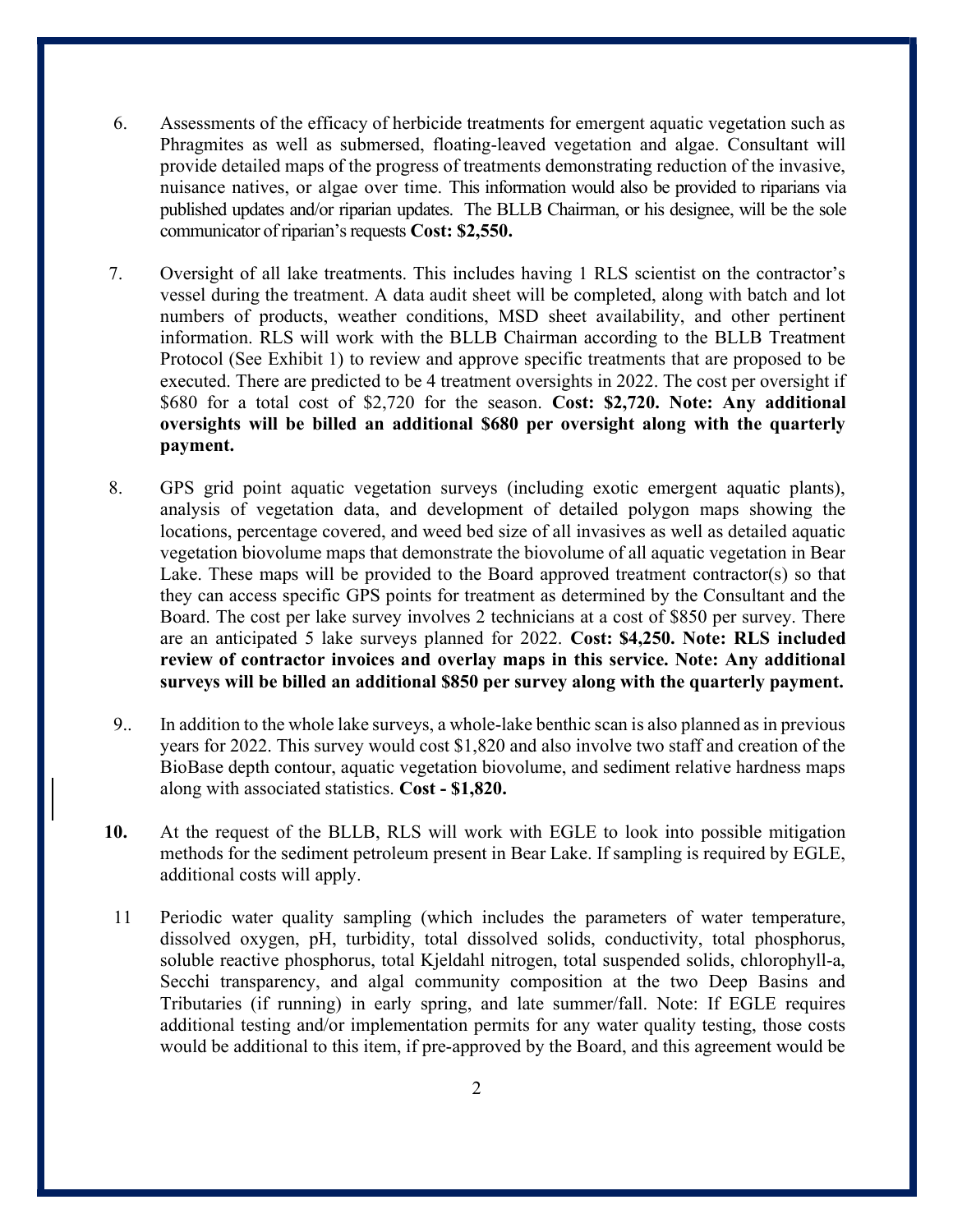modified accordingly. The cost would be \$1,130 per basin for 2 basins at 2 sampling dates (spring and summer or summer and late fall) with two staff present. Cost: \$4,520.

- 12. Preparation of a Bear Lake annual progress report (primarily updates on the current treatment program and proposed future plans will be presented at the December 2022 or January 2023 Board meeting - the reports will include all water quality data, aquatic vegetation survey results and maps, tables showing the biodiversity and relative abundance of native aquatic plants in the lake, and verification that contractor activities were successfully executed along with treatment dates and the amount of each product used. Since we have had many years of data collection, this data will be presented in trend graph format. This trend data would also be provided to riparians via published updates and/or riparian updates. RLS will share specific improvement areas as compared to the improvement Plan and any shortfalls. Cost: \$1,700.
- 13. Assistance with any tax tribunals and other official duties that must be legally performed to keep the Board in compliance with the State of Michigan laws. Cost: INCLUDED
- 14. Consultant agrees to comply with all applicable laws, regulations, and ordinances, whether local, State, or Federal, with respect to the services to be performed pursuant to this contract; to comply with all applicable workers' compensation laws, State and Federal income tax laws, and State and Federal anti-discrimination laws, whether general or specific; and to hold the Board harmless by reason of any claims made against the Board or Consultant for violation of any such laws, regulations, or ordinances. By way of example only, in performing the services required under this contract, Consultant shall not discriminate against any person on the basis of race, color, religion, sex, national origin, age, disability, height, weight, marital status, or veteran status.
- 15. Consultant shall perform its services under this contract as skillfully and as expeditiously as is consistent with a high degree of care and diligence in accordance with the highest standards prevailing in the State of Michigan for professional consultants performing services of a similar nature.
- 16. Neither Consultant nor the Board shall assign, sublet, or transfer any rights or interest in this contract (or any obligations under this contract) without the written consent of the other. Unless specifically stated to the contrary in any written consent to an assignment, and unless agreed to by the other party to this contract, no assignment will release or discharge the assignor from any duty or responsibility under this contract.
- 17. All documents, including but not limited to drawings and specifications furnished by Consultant to the Board, shall be the property of the Board. All documents furnished to Consultant by the Board shall remain the property of Board. All documents covered by this paragraph shall be returned or provided to the Board upon termination of this contract.

#### Part II - Duration of Contract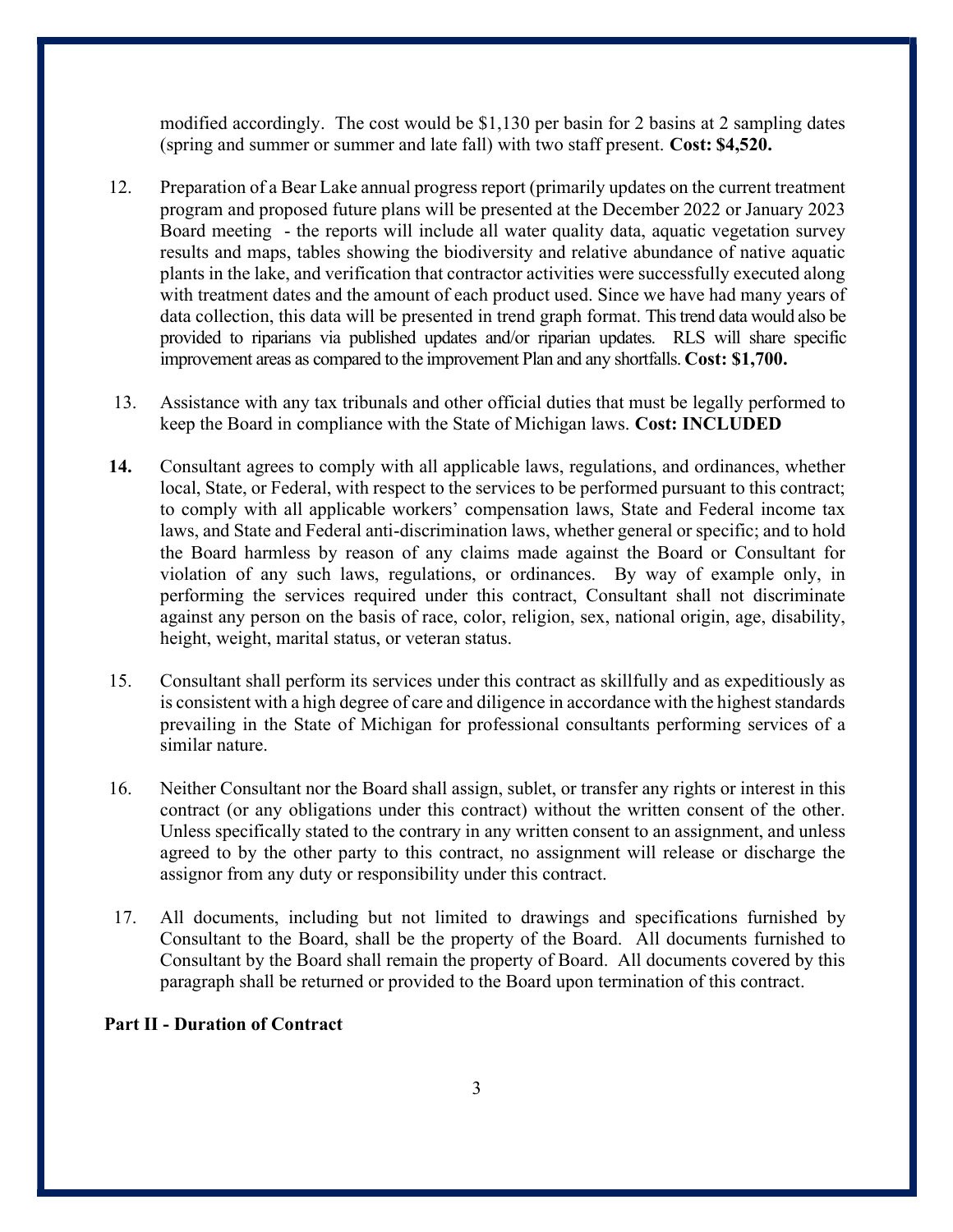- 1. This contract may be terminated by either party without cause upon seven days written notice to the other party.
- 2. This contract may be terminated immediately by either party upon willful misconduct or other willfully inappropriate behavior by the other party, its officers, employees, agents, or representatives, in connection with services rendered under the provisions of this contract.
- 3. In the event of termination of this contract prior to one year, Consultant shall be compensated for services performed through the termination date. The payment to be made to Consultant by reason of such termination shall be a percentage of the total payment required in this contract for full performance; the percentage shall equal the percentage of the work completed prior to the effective date of termination.
- 4. The provisions in this Part II are not intended to preclude the Board or Consultant from pursuing such remedies, consistent with the terms of this contract, as either party may have in law or equity.
- 5. Absent early termination of this contract, this contract shall take effect January 14, 2022, and remain in effect for one year, until January 14, 2023. The parties may renew this contract in one year increments if they mutually agree on the renewal terms.

### Part III - Insurance and Indemnification

- 1. Consultant agrees to indemnify, hold harmless, and defend the Board from and against any and all liabilities, penalties, forfeitures, suits, losses, damages, costs, and expenses (including costs of defense, settlement, and reasonable attorney, consultant, or other professional fees and the reasonable costs of investigation, containment, and cleanup), which the Board may incur, become responsible for, or pay out as a result of death or bodily injury to any person (including the employees of either party to this contract and the employees of their contractors and subcontractors), destruction or damage to or loss of use of any property, contamination of or adverse effects on the environment, or any violation of governmental laws, regulations, or orders, to the extent caused by:
	- (a) Consultant's breach of any representation, warranty, term, or provision of this contract;
	- (b) The negligence or intentional misconduct of Consultant, its employees, agents, or representatives in the performance of this contract; or
	- (c) Poor, improper, incorrect, or unworkmanlike performance of any of the work to be performed under this contract by Consultant.

 However, such indemnification shall not apply to the extent such liabilities solely result from the Board's negligence or intentional misconduct, defective materials, or work furnished by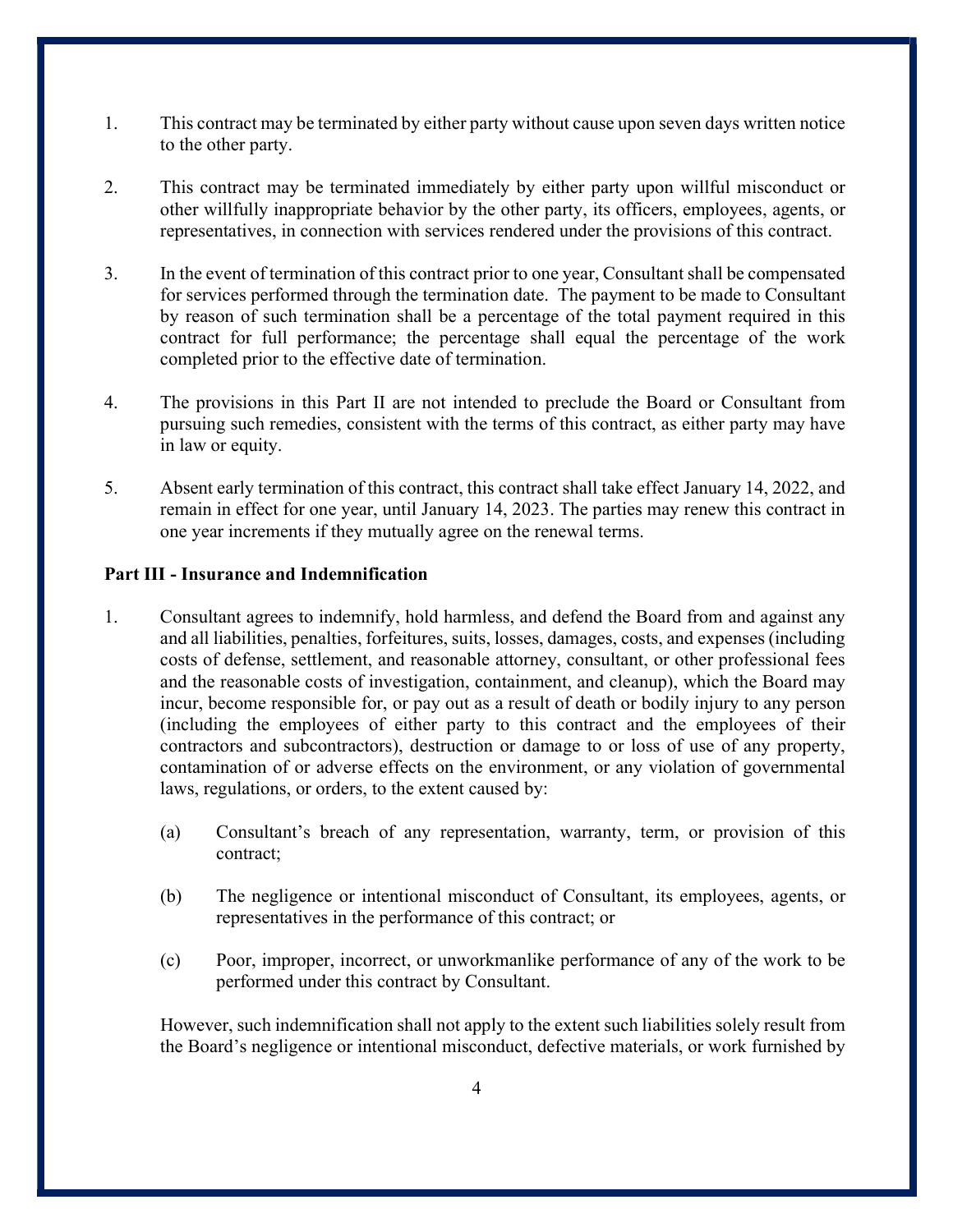the Board or from a breach of this contract by the Board. The indemnity required here shall not be limited by reason of the specification of any particular insurance coverage in this contract or any other agreement of the parties.

- 2. Consultant shall, at a minimum, purchase and maintain such insurance as will protect it and the Board from any and all claims which may arise out of or result from Consultant's operations under this contract, whether such operations be by itself or by anyone directly or indirectly employed by Consultant, or by anyone for whom Consultant may be liable. By way of example only, such claims may include:
	- (a) Claims under workers' compensation, disability benefit, and other similar employee benefit acts which are applicable to the work to be performed under this contract;
	- (b) Claims for damages because of bodily injury, occupational sickness or disease, or death of Consultant's employees under any applicable employer's liability law;
	- (c) Claims for damages because of bodily injury or death of any person other than Consultant's employees;
	- (d) Claims for damages insured by usual personal injury liability coverage which are sustained (i) by any person as a result of an offense directly or indirectly related to the employment of such person by Consultant or (ii) by any other person;
	- (e) Claims for damages because of injury to or destruction of tangible property, including loss of use of that property; and
	- (f) Claims for damages because of bodily injury or death of any person or property damage arising out of the ownership, maintenance, or use of any motor vehicle.

# Part IV - Payments to Consultant

- 1. The total cost of consulting services for this contract on Bear Lake will be a total of \$22,060. Payments are due on a quarterly basis for a total of \$5,515 per quarter. The Consultant agrees that quarterly billings will be billed to the Board on a quarterly basis and sent directly to the Board Chairman.
- 2. For additional evaluation items requested by the Board, the Consultant will be paid at a billing rate of \$85 per hour.

IN WITNESS WHEREOF, the Bear Lake Lake Board and Restorative Lake Sciences, LLC execute this agreement.

### **Consultant**

 $By$